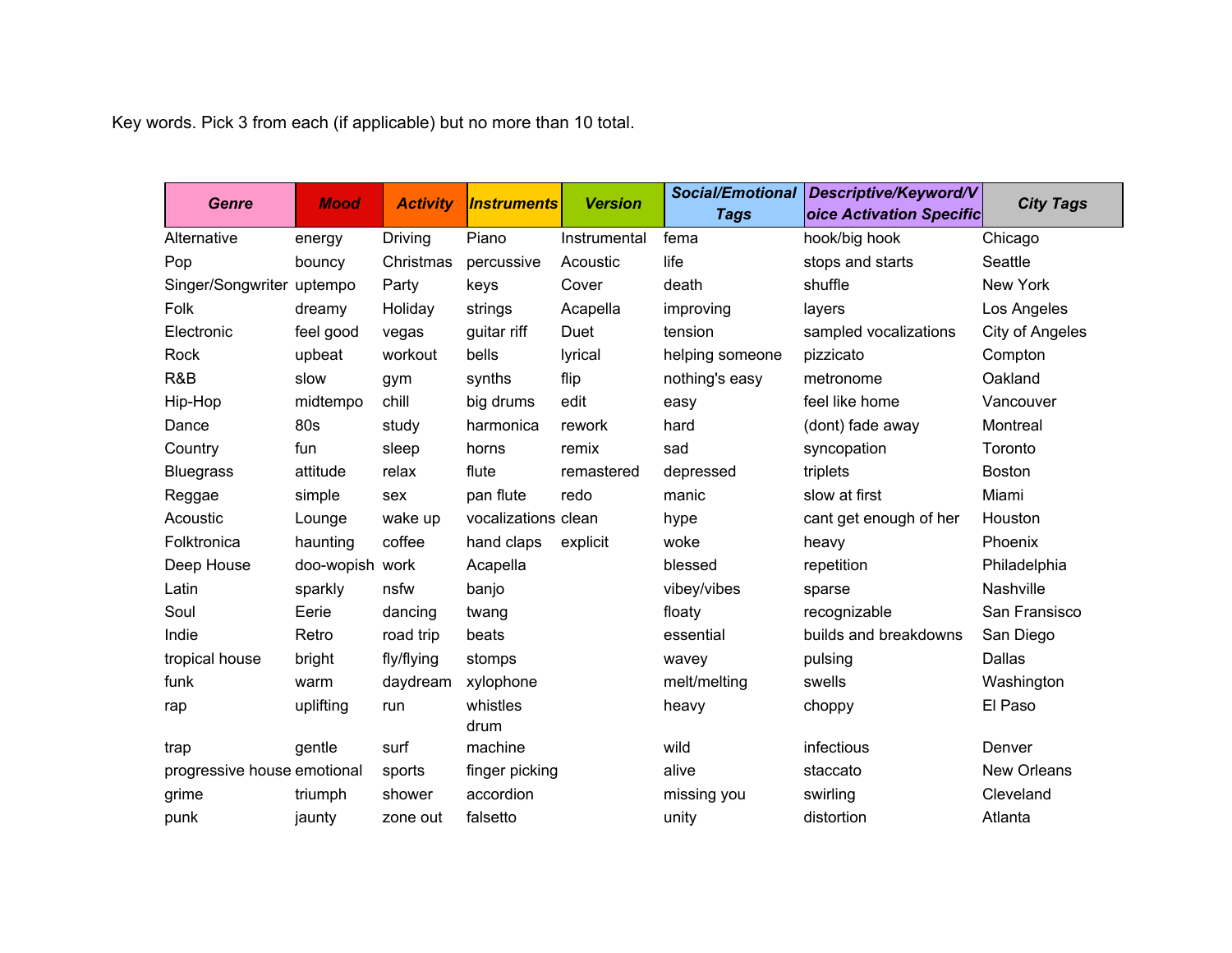| trance                 | love            | breakfast              | electric guitar         | environmental  | whisper             | Portland |
|------------------------|-----------------|------------------------|-------------------------|----------------|---------------------|----------|
| americana              | poignant        | lunch                  | guitar<br>acoustic      | afraid         | autotune            |          |
| swing                  | cinematic       | dinner                 | guitar                  | angry          | steady beat         |          |
| <b>British Rap</b>     | soulful         | eating                 | horn                    | aggressive     | moving              |          |
| <b>Female Vocalist</b> | mellow          | cooking                | sitar                   | scared         | sing along          |          |
| Male Vocalist          | wake up         | travel                 | shaker                  | far away       | intro               |          |
| future bass            | folksy          | beach                  | perussive               | needy          | stop start          |          |
| club                   | winter          | swim                   | slap guitar             | upset          | sampling/sampled    |          |
| western                | gritty          | drinking               | mandolin                | carefree       | long                |          |
| spanish                | bluesy          | family time            | bass                    | emotional      | short               |          |
| icelandic              | gothic          | babysitting            | Slide Guitar<br>Wah-Wah | pms            | time                |          |
| drum and bass          | party           | bedtime                | Guitar                  | cool           | evolving            |          |
| spiritual              | anthemic        | play                   | organ                   | losing my cool | free                |          |
| world                  | sexy            | island time orchestral |                         | free           | interlude           |          |
| vaudeville             | airy            | at the bar             | sleigh bells            | freedom        | slow                |          |
| countryish             | sweet           | tanning                | bassline                | lost           | fast                |          |
| italian                | storytelling    | reading                | snaps                   | fucked         | outro               |          |
| canadian               | smooth          | alone time             | heys                    | insane         | light               |          |
| future                 | inspire         | bath                   | harmony                 | moving on      | stay with me        |          |
| experimental           | emotion         | Drugs                  | twinkles                | follow         | dont leave          |          |
| african                | lonely          | High                   | vocal chops<br>marching | confused       | baby                |          |
| Religious              | youth/young Jam | Jamming                | snare                   | wonder         | shake it            |          |
| Gospel                 | jazzy           | Out                    | cowbell                 | dont know      | chopped and screwed |          |
| grunge                 | longing         | cuddle                 | drumline                | lesson         | full                |          |
| triphop                | tense           | date<br>falling in     | apreggios               | determinated   | smooth              |          |
| French                 | twinkle         | love                   | vocoder                 | ambivalent     | warm                |          |
| chillhop               | tropical        | rave                   | snare roll              | enthusiastic   | mixed               |          |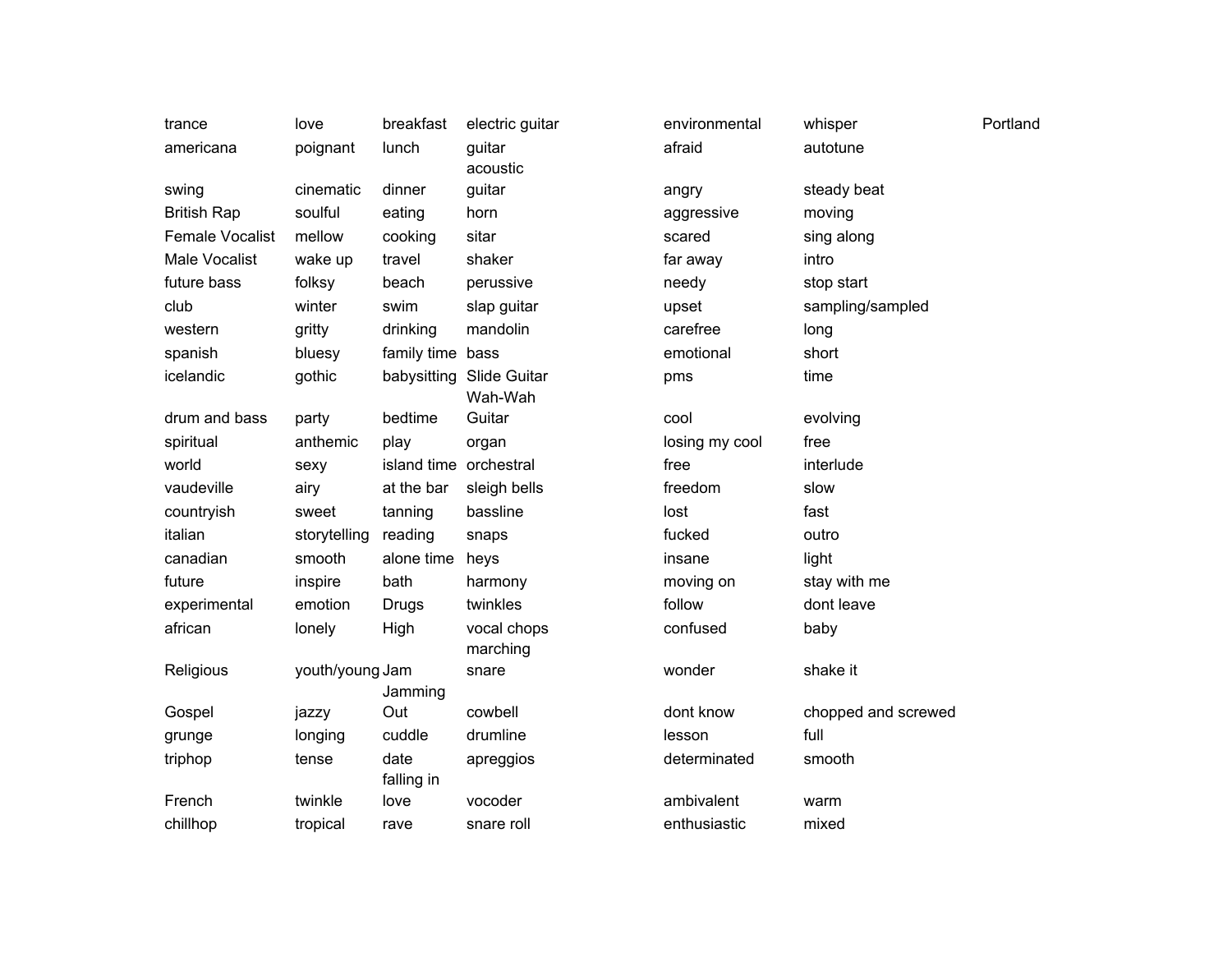| disco          | heartbreak making out trumpet |                      |                         | ecstatic         | comixed       |
|----------------|-------------------------------|----------------------|-------------------------|------------------|---------------|
| psycedelic     | middle east cuddling          |                      | bongos                  | in my head       | mastered      |
| Scandinavian   | irish                         | kissing              | glockenspiel            | out of my mind   | remastered    |
| Easy Listening | ambient                       | sunset               | steel drums             | smokey           | comastered    |
| Contemporary   | cool                          | sunrise              | big synths              | baby             | rare          |
| Spoken Word    | reflective                    | hangout              | slap bass               | make it right    | way back home |
| house          | positive                      | festival             | brush snare             | pull me closer   | pounding      |
| underground    | delicate                      | celebrate            | oohs                    | quit             | dissonance    |
| metal          | breakup                       | yoga                 | na na nas               | dont quit        | big chorus    |
| Lofi           | <b>Ballad</b>                 | hiking               | crickets                | over you         | dramatic      |
|                | build/buildin                 |                      |                         |                  |               |
| Progressive    | g                             | waste time fiddle    |                         | no worries       | raspy         |
| Classical      | rhythmic                      | wedding              | cello                   | forever          | attitude      |
| Chillstep      | dark                          | divorce              | 808s                    | forever together | stripped down |
| blues          | rocking                       | gaming               | oboe                    | him and i        | twirling      |
| traphouse      | quirky                        | new years            | chimes                  | her and i        | catchy        |
|                | chinese                       | easter               | noise                   | me and you       | vocal effects |
|                | death                         | valentines           | white noise             | you and i        | heartbeat     |
|                |                               | thanksgivin          |                         |                  |               |
|                | soft                          | g                    | lasers                  | warm             | flow          |
|                | waltz                         | camping              | sirens                  | heat             | big intro     |
|                | triumphant                    | campfire             | gunshots                | lit              | vocal filter  |
|                | feel alive                    | climbing             | chants                  | fire             | easy          |
|                | lush                          |                      | up all night tambourine | bomb             | reverb        |
|                | breakdown                     | cant sleep saxophone |                         | believing        | delay         |
|                | hits                          | boating              |                         | discover         | tape delay    |
|                | boy meets                     |                      |                         |                  |               |
|                | girl                          | yacht                |                         | find yourself    | technologic   |
|                | faded                         | moving out           |                         | meant to be      | 8-bit         |
|                | nonromantic                   |                      |                         | thinking of you  | freestyle     |
|                | headbreakin                   |                      |                         |                  | choir         |
|                | g                             |                      |                         | wound up         |               |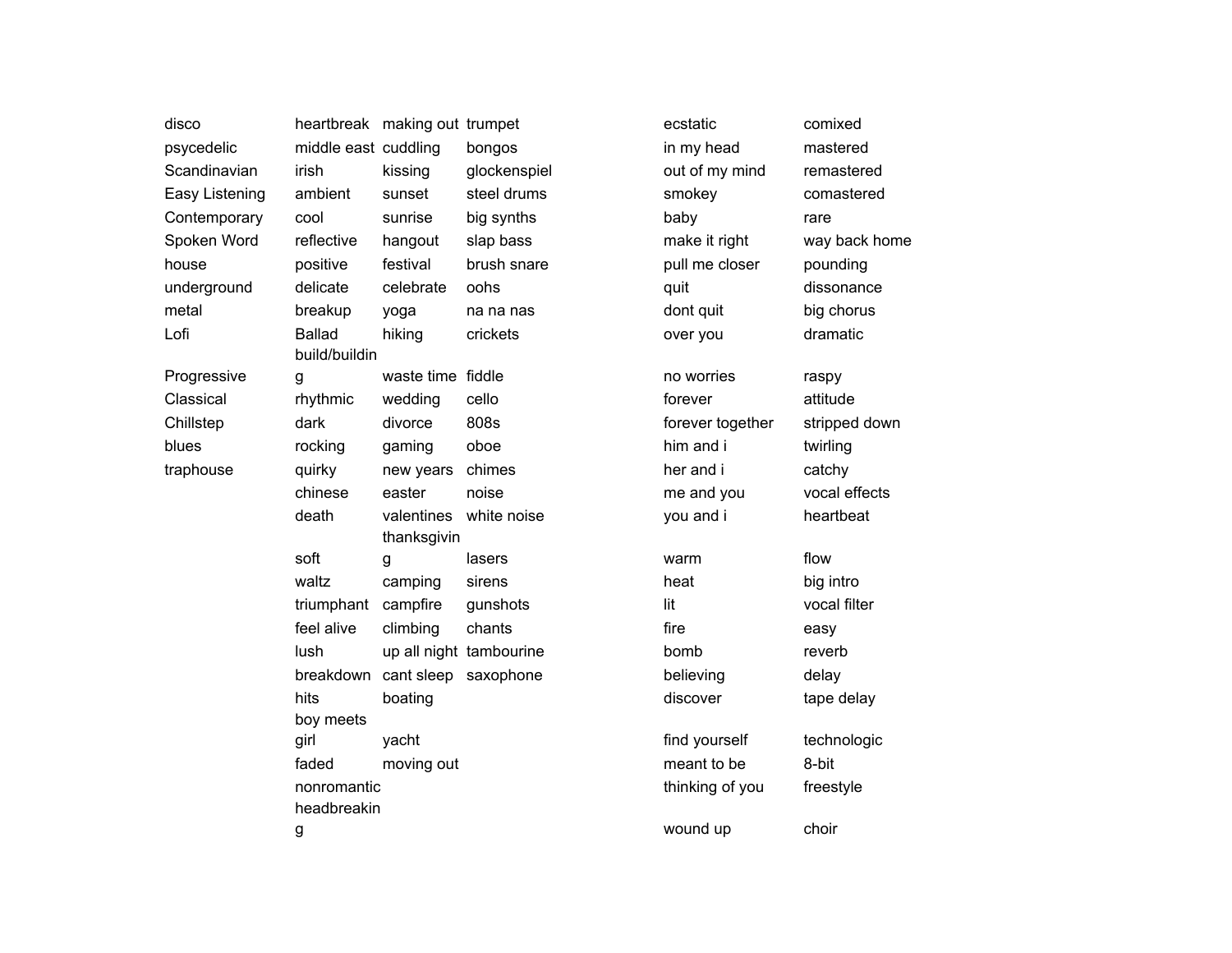| syncopation   | let go                | chart hit        |
|---------------|-----------------------|------------------|
| nature        | new day               | whistling        |
| roots         | on my own             | soft spoken      |
| summer        | breaking down         | big hits         |
| nostalgia     | new beginning         | growls           |
| expressive    | feel it in your veins | half time        |
| heavy         | honest                | big room         |
| aggressive    | together              | electro          |
| improving     | better together       | anthem           |
| swagger       | uncertain             | gem              |
| tender        | trouble               | swirls           |
| vibey         | on my mind            | loving           |
| future        | unrequieted           | beating          |
| spacey        | off the rails         | falling horns    |
| floating      | on our own            | breakbeat        |
| whimsical     | west coast            | scat             |
| loss          | best coast            | group sing       |
| funky         | east coast            | marching         |
| religious     | living                | tempo shift      |
| political     | do it live            | distorted vocals |
| atmospheric   | struggling            | baritone         |
| environment   |                       |                  |
| al            | save me               | falsetto         |
| sampling      | save you              | big bass         |
| sampled       | fine                  | animals          |
| evolving      | doing fine            | shimmer          |
| changing      | hopeless              | shine            |
| nice          | leaving               | bright           |
| introspective | left                  | midrange         |
| poetic        | dreams                | high pass        |
| light         | cocaine               | lowpass          |
|               |                       |                  |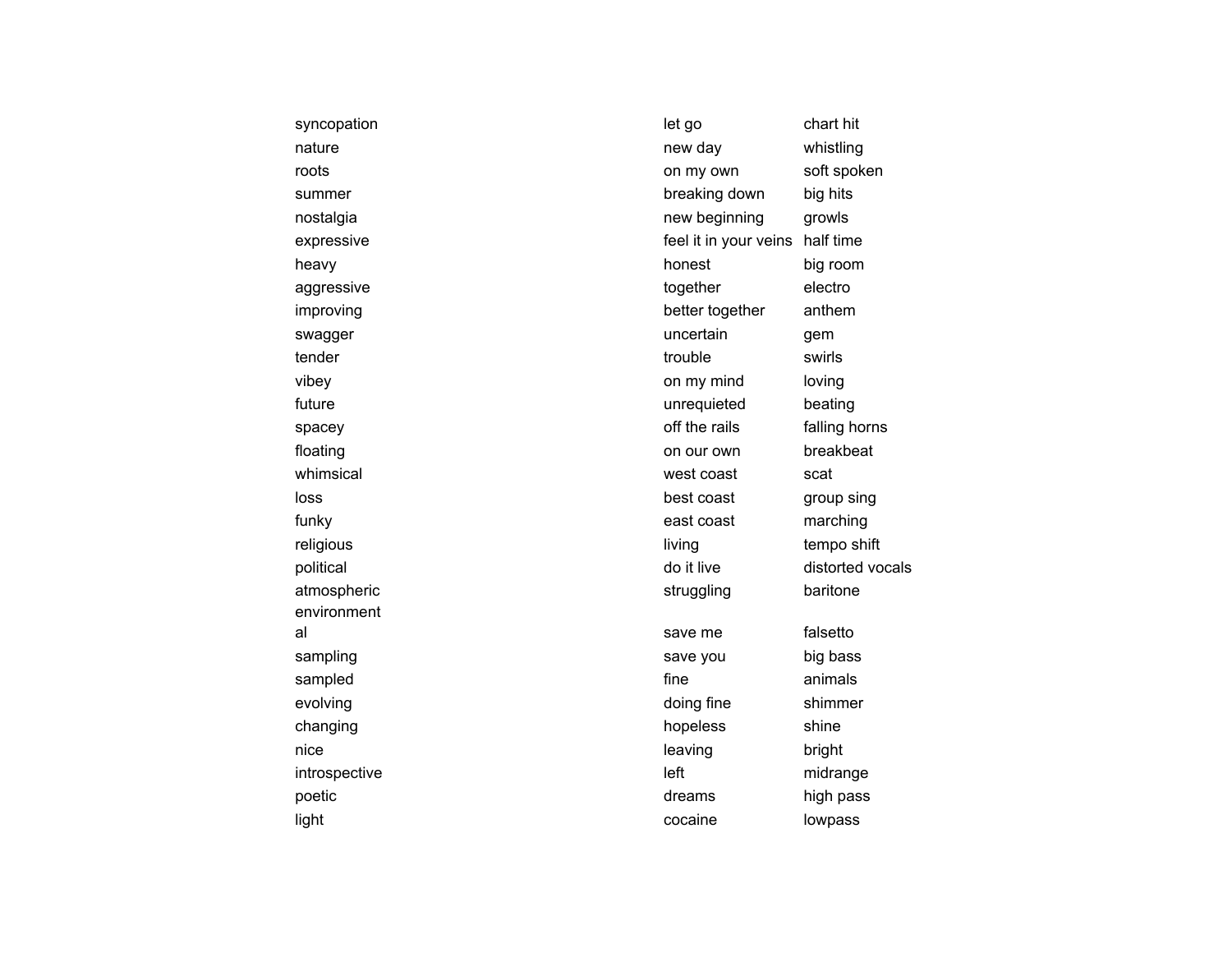| hopeful      | comfort         | bandpass            |
|--------------|-----------------|---------------------|
| worry        | rueful          | filtered            |
| no worries   | affectionate    | gated               |
| story        | weak            | creep               |
| let go       | strong          | instrumental outro  |
| dramatic     | young again     | collab              |
| empowering   | shakey          | strut               |
| heartbreakin |                 |                     |
| g            | crazy           | bouncy              |
| horror       | growing older   | cinematic           |
| seductive    | heartache       | epic                |
| brooding     | cheating        | lovely              |
| sing along   | cheater         | remorse             |
| flow         | fearful         | mid tempo           |
| uplift       | fear            | industrial          |
| traditional  | pick me up      | horn hits           |
| nostalgic    | powerful        | cheeky              |
| trancy       | breathing       | sonar               |
| new          | dirty           | winding             |
| chart topper | waiting         | call and response   |
| serious      | come back to me | vinyl scratch       |
| blue         | back to you     | g funk              |
| dirty        | beast           | echo                |
| gangster     | hypebeast       | lively              |
| minimal      | hypebae         | melodic             |
| grounded     | bae             | open                |
| 1920s        | hot             | tasteful            |
| gatsby       | homeless        | blowing             |
| nonreligious | abandoned       | blowing in the wind |
| passion      | for the soul    | starry              |
| break up     | undiscovered    |                     |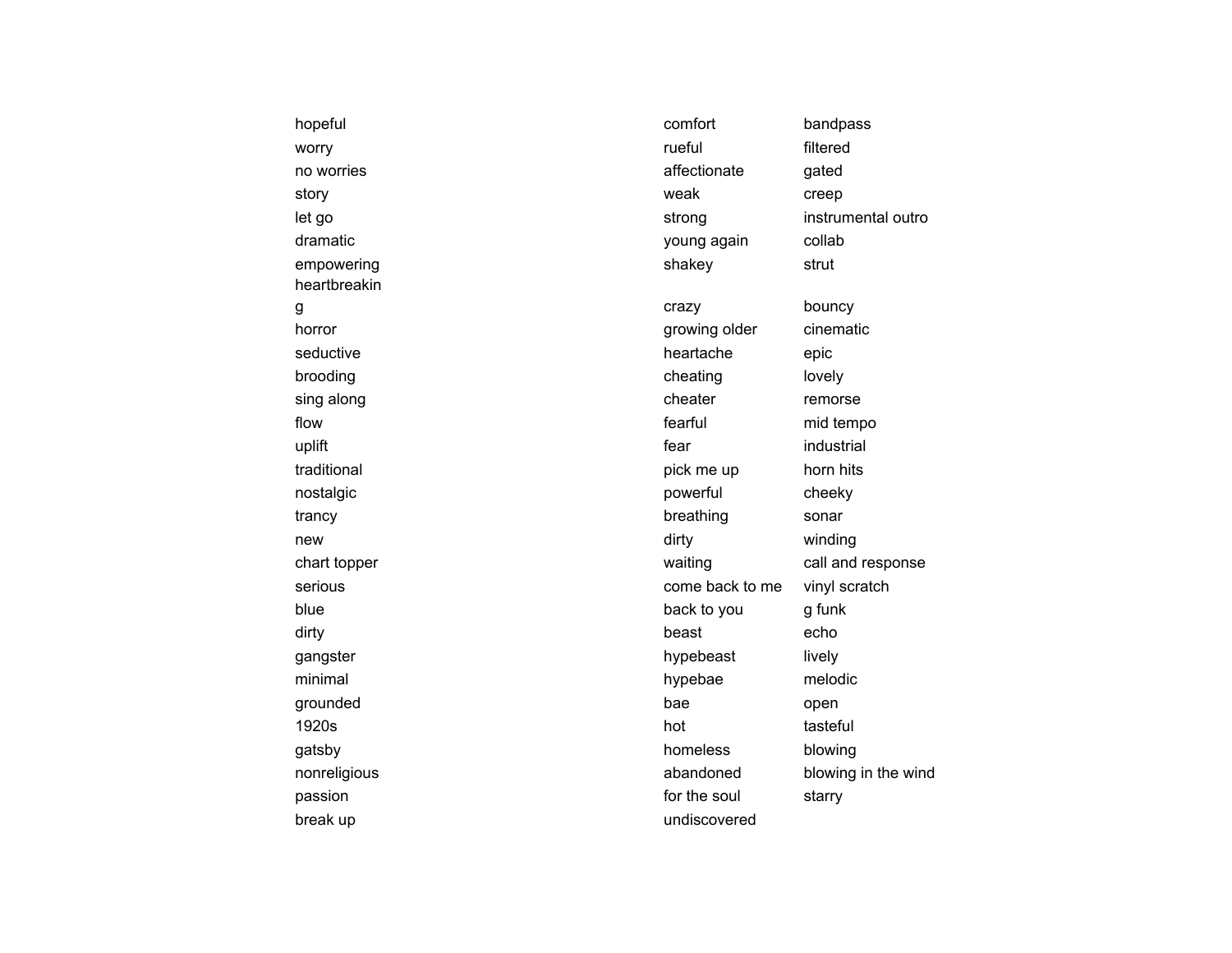| deep       | best              |
|------------|-------------------|
| reminisce  | yass              |
| searching  | memories          |
| hard times | overwhelming      |
| goodtimes  | start over        |
| adventure  | sass              |
| classy     | carpe diem        |
| aching     | belong            |
| natural    | regret            |
| organic    | bittersweet       |
| somber     | on the edge       |
| quiet      | knockout          |
| eclectic   | babe              |
| childhood  | honey             |
| weird      | money             |
| majestic   | ballin            |
| casual     | devil on my side  |
| get down   | angel             |
| vinyl      | burning up        |
| tribal     | heaven            |
| different  | dont look back    |
| isolated   | moving forward    |
| optomistic | take a chance     |
| city       | mess              |
| rural      | <b>BTS</b>        |
| old        |                   |
| hollywood  | gender inequality |
| film noir  | perservere        |
| late night | on my feet        |
| downtempo  | back on my feet   |
|            | aching            |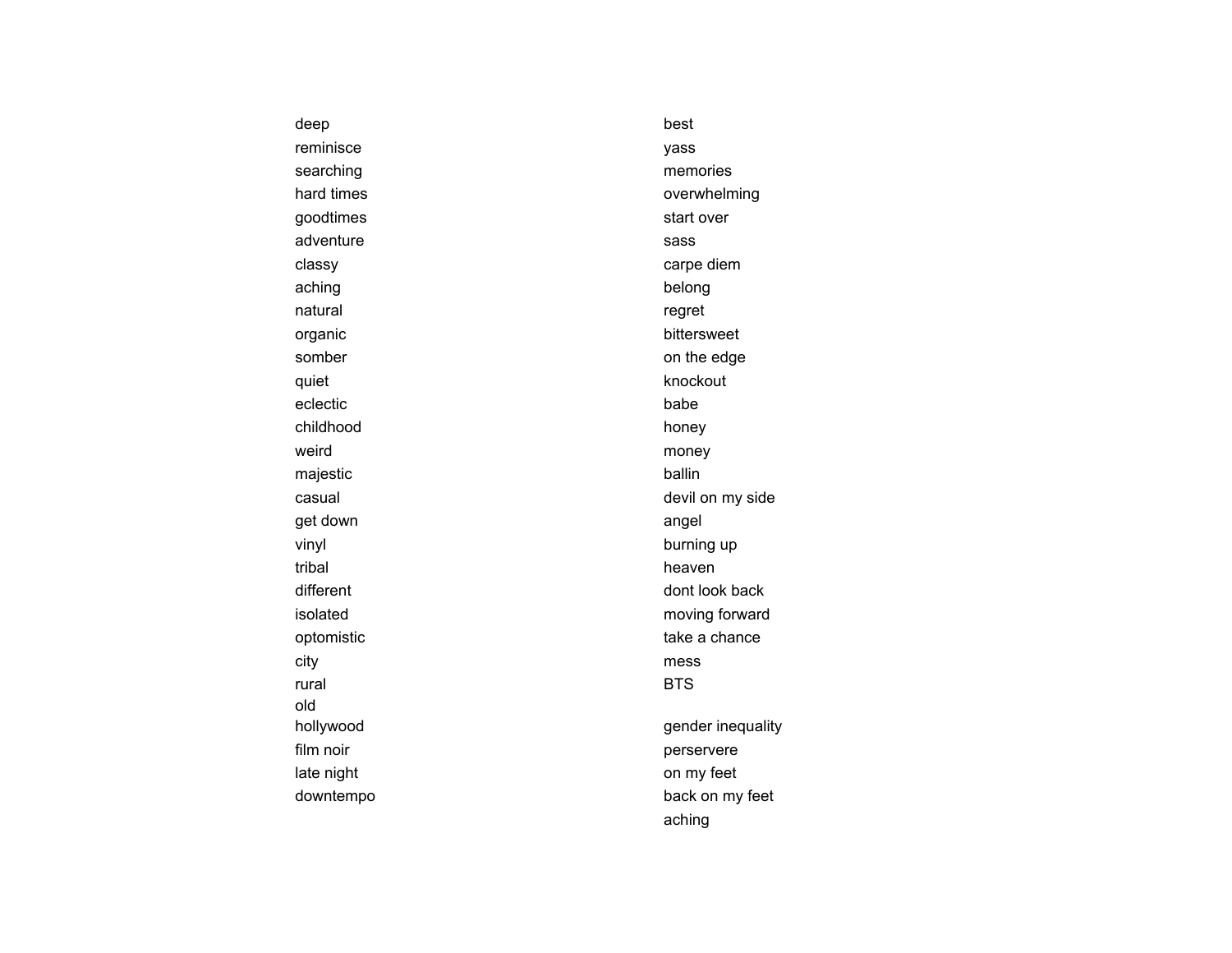foolish wild and free we're alright everything's alright hand in hand gender neutral gender fluid lgbtq+ faith losing faith carry on hold on truth your truth crush resisting resistance uprising beginning of the end message on my side peace rise up honour personal gender switch let it be say goodbye annihilated getting old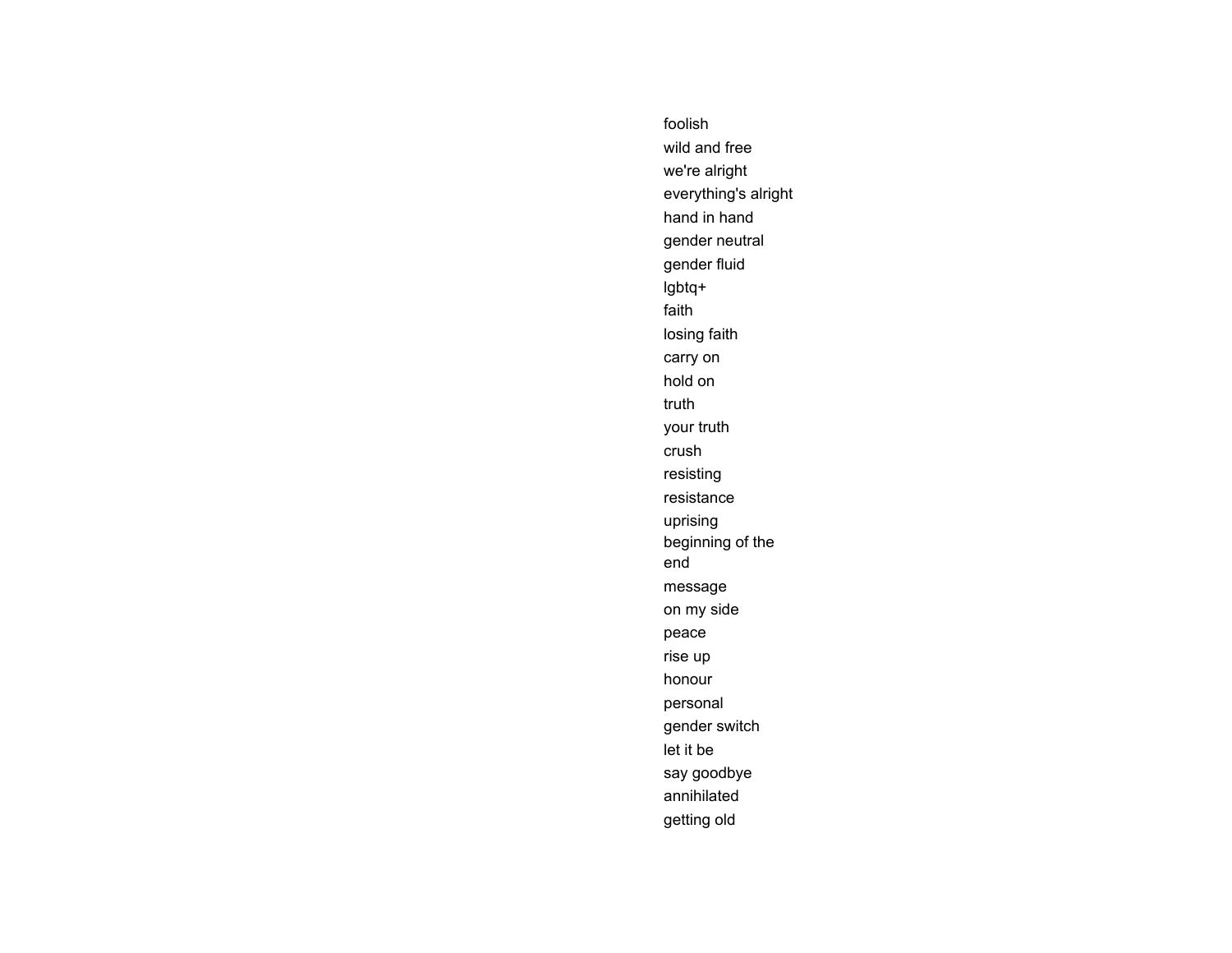hurting hurting yourself desire set free all the way sound you need what you need forgiving forgive myself never die coming home want you back community lay you down someone like you temporary love brothers sisters fam safe keep you safe affair too late stay just right divided afternoon delight stuck so wrong but so right do you